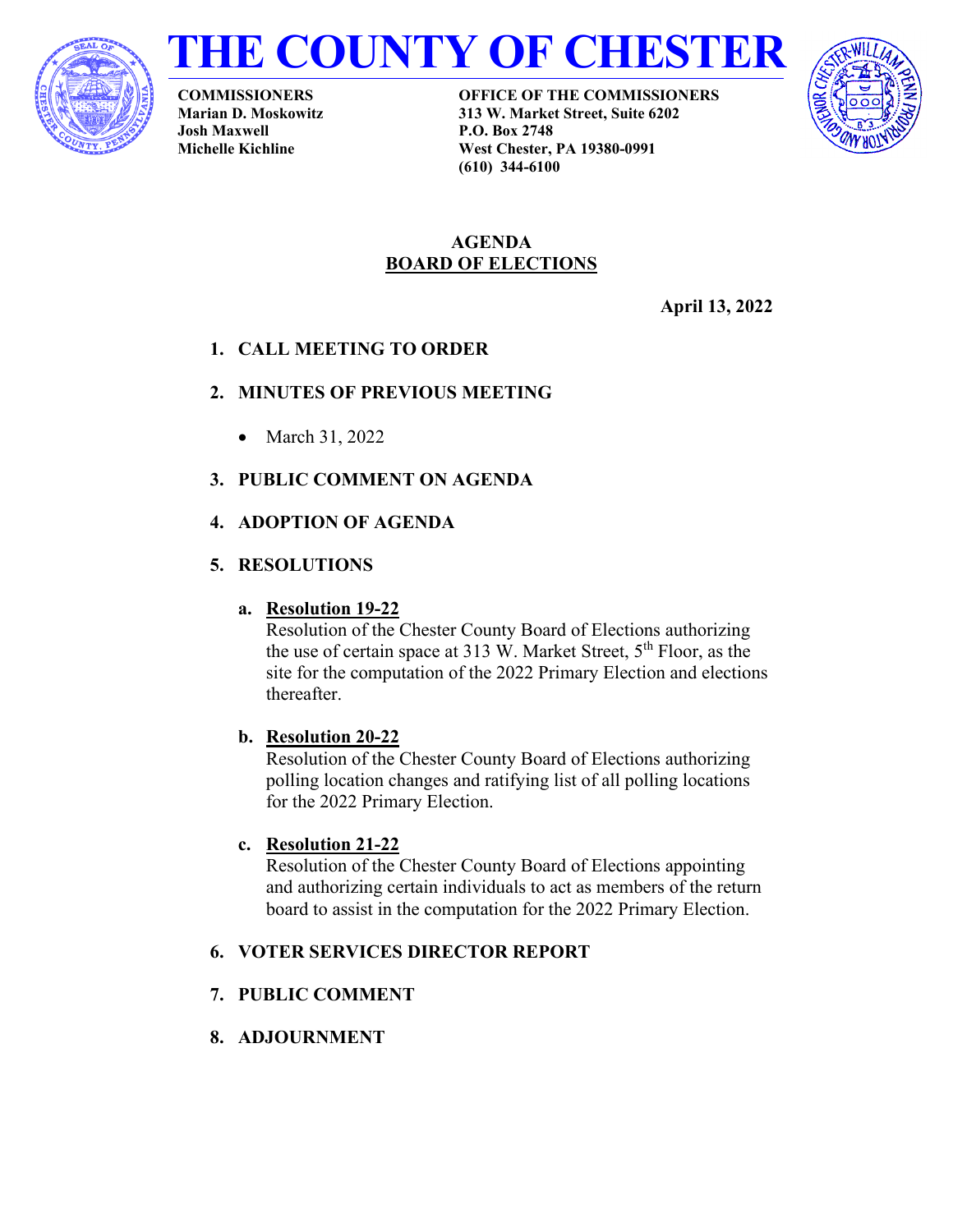

# **THE COUNTY OF CHESTER**

**COMMISSIONERS Marian D. Moskowitz Josh Maxwell Michelle Kichline**

**OFFICE OF THE COMMISSIONERS 313 W. Market Street, Suite 6202 P.O. Box 2748 West Chester, PA 19380-0991 (610) 344-6100**



# **BOARD OF ELECTIONS MINUTES**

#### **1. CALL MEETING TO ORDER** Commissioner Josh Maxwell called the Board of Elections Meeting to order on Thursday, March 31, 2022 at 10:02 AM in the Commissioners' Board Room. Commissioner Marian Moskowitz and Commissioner Michelle Kichline were also present. **CALL TO ORDER 2. MINUTES OF PREVIOUS MEETING** Commissioner Moskowitz made a motion to approve the Board of Elections Meeting minutes from the last meeting on February 25, 2022. Commissioner Kichline seconded the motion. Motion carried to approve the minutes from the February 25, 2022 Board of Elections Meeting. **MINUTES APPROVED 3. PUBLIC COMMENT ON AGENDA** Sandra Bowman expressed concerns about Resolution 14-22 on the **PUBLIC COMMENT**

There was no further public comment on agenda items.

# **4. ADOPTION OF AGENDA**

Commissioner Moskowitz made a motion to adopt the agenda. Commissioner Kichline seconded the motion. Motion carried to adopt the March 31, 2022 Board of Elections Meeting agenda.

# **5. RESOLUTIONS**

agenda.

# **a. Resolution 13-22**

Commissioner Moskowitz made a motion to approve Resolution 13- 22 authorizing poll worker pay increase and polling location compensation increase for the 2022 Primary Election and elections thereafter. Commissioner Kichline seconded the motion. All were in favor; motion carried to approve Resolution 13-22.

# **b. Resolution 14-22**

Commissioner Moskowitz made a motion to approve Resolution 14- 22 authorizing Satellite Election Offices for the 2022 Primary Election and elections thereafter. Commissioner Maxwell seconded the motion. Commissioner Kichline voted no to the resolution. Motion carried to approve Resolution 14-22.

**ADOPTION OF AGENDA**

**March 31, 2022**

# **RESOLUTIONS**

**Resolution 13-22**

**Resolution 14-22**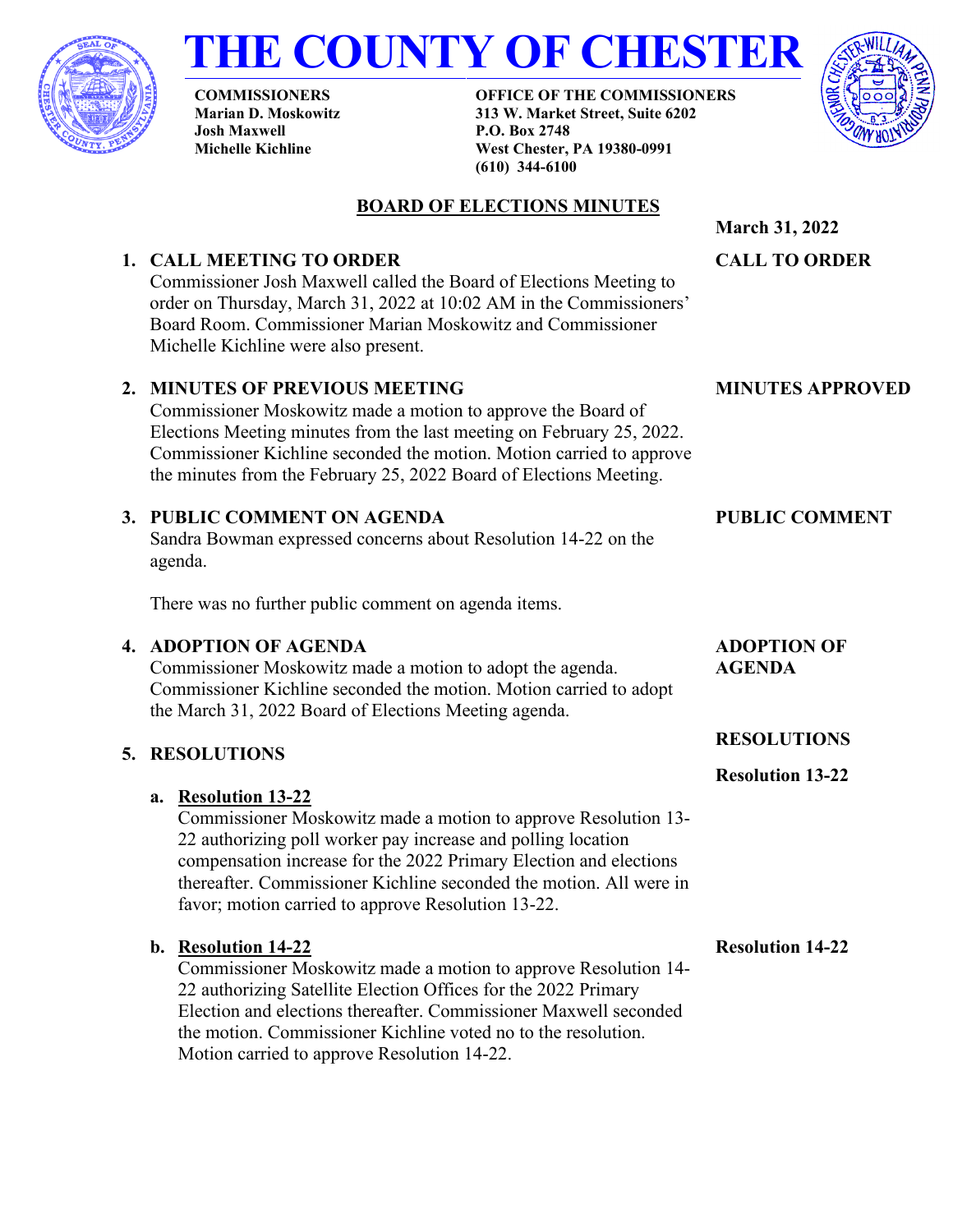## **6. VOTER SERVICES DIRECTOR REPORT**

Karen Barsoum, Director of the Chester County Voter Services Department, reported several updates for her department. She noted the deadline of May 2, 2022 to complete voter registration, in addition to announcing the dates of the upcoming poll worker training classes. She also noted that the Voter Services department will be utilizing their social media pages to share videos about the election processes.

#### **7. PUBLIC COMMENT**

Barbara Campbell, Paul Linkmeyer, Sandra Bowman, Tom Feely, Amanda Prince, Ron Vogul, Regina Mauro, Alberta Trafficante, Bobbie Cerig, Hannah G., Daryl Campbell, Bill Borton, Cindy Martino, Stephanie O'Brien, Mary Bellemy, Sues S., and an unnamed individual expressed concern over current election processes and expressed their support for an audit of previous elections.

Gordon Eck, Chairman of the Republican Committee for Chester County, clarified that the Republican Committee for Chester County has not filed any lawsuits in the County. He requested an independent investigator review the election procedures. Michael Taylor, Solicitor of the Republican Committee for Chester County, presented a list of 12 ways to change the ballot drop box process.

Charlotte Valyo (Chairperson of the Democratic Committee for Chester County), Susan Meyer, Larry Krabler, Nancy Wills, Steve Jarmon, Jerry Pine, Marie Conya, Jim DiLuzio, Richard Leff, and an unnamed individual expressed their support of and confidence in the current election procedures.

Deputy County Administrator Erik Walschburger provided the phone number to contact the District Attorney's office to report election fraud – 610-344-6801.

There was no further public comment.

#### **8. ADJOURNMENT**

Commissioner Moskowitz made a motion to adjourn, which was seconded by Commissioner Kichline. Meeting adjourned at 11:40 AM.

**Taken by Taylor Pettit On behalf of Chief Clerk Robert J. Kagel**

#### **VOTER SERVICES DIRECTOR REPORT**

#### **PUBLIC COMMENT**

#### **ADJOURNMENT**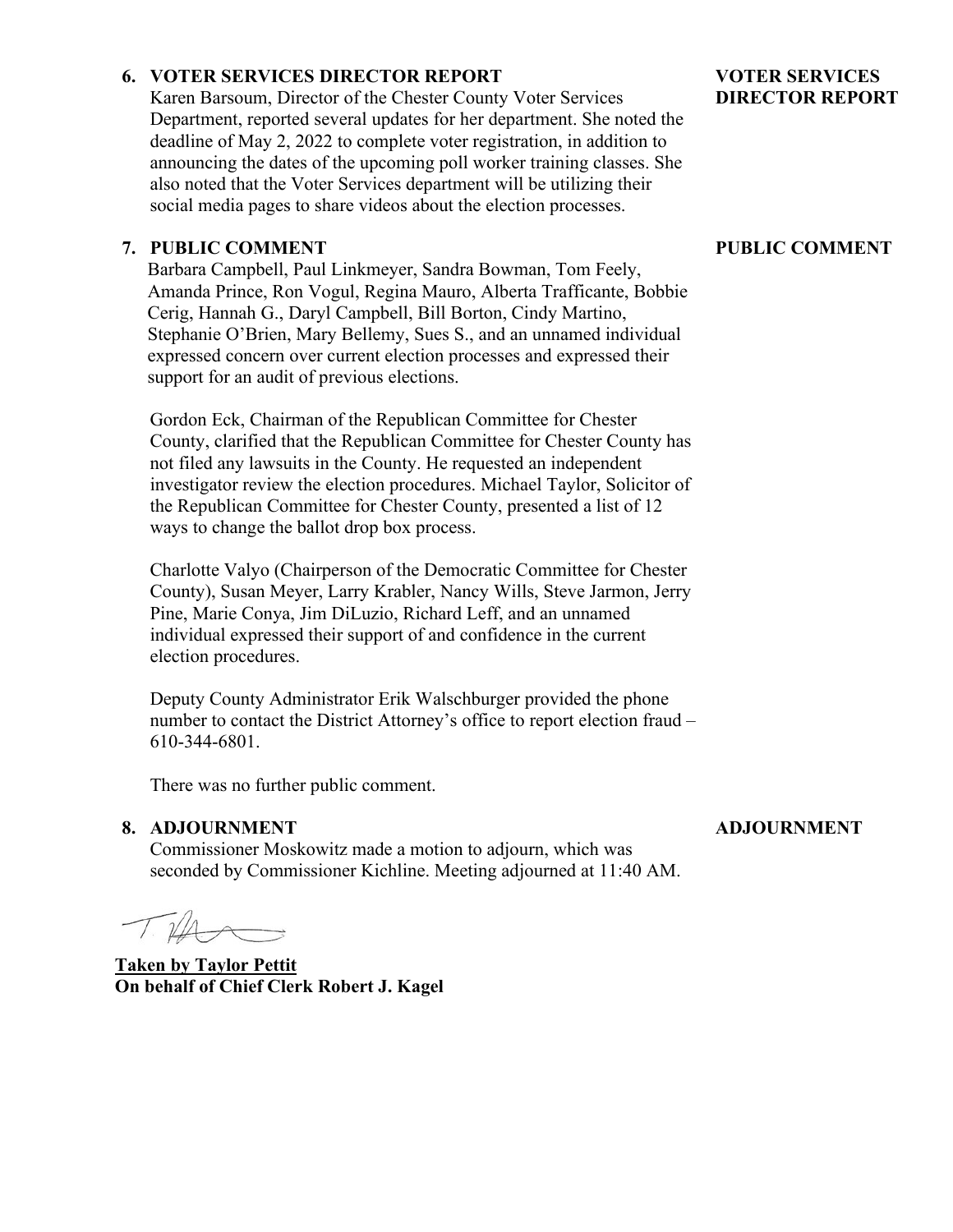#### **THE COUNTY OF CHESTER COMMONWEALTH OF PENNSYLVANIA RESOLUTION No. 19-22**

#### **RESOLUTION OF THE CHESTER COUNTY BOARD OF ELECTIONS AUTHORIZING THE USE OF CERTAIN SPACE AT 313 W. MARKET STREET, 5TH FLOOR, AS THE SITE FOR THE COMPUTATION OF THE 2022 PRIMARY ELECTION AND ELECTIONS THEREAFTER**

**WHEREAS**, the Chester County Board of Elections is required pursuant to the Pennsylvania Election Code (25 P.S. § 3153(a)) to arrange for the official computation and canvassing of the returns of votes cast during each election; and

**WHEREAS**, the Pennsylvania Election Code (25 P.S. § 3153(a)) further requires the Chester County Board of Elections to identify a location for the official computation to take place at a convenient location within the County Seat that also has adequate accommodations for designated observers and attorneys; and

**WHEREAS**, the Chester County Board of Elections desires to select a venue within the County Seat in order to accommodate the requisite equipment and individuals necessary to conduct the official computation of the May 17, 2022 Primary Election as well as for the official computations of future elections thereafter; and

WHEREAS, the 5<sup>th</sup> floor of the County building located at 313 W. Market Street, West Chester is a large and convenient venue located within the County Seat; and

**WHEREAS**, the computation of the May 17, 2022 Primary Election shall continue at this location day-to-day until the computation is completed.

**NOW, THEREFORE, BE IT RESOLVED, that the 5<sup>th</sup> floor of the County building** located at 313 W. Market Street, West Chester, Pennsylvania shall be used day to day from the initial pre-canvass through the final computation of the May 17, 2022 Primary Election and for the official computation of all elections thereafter consistent with this Resolution's directives.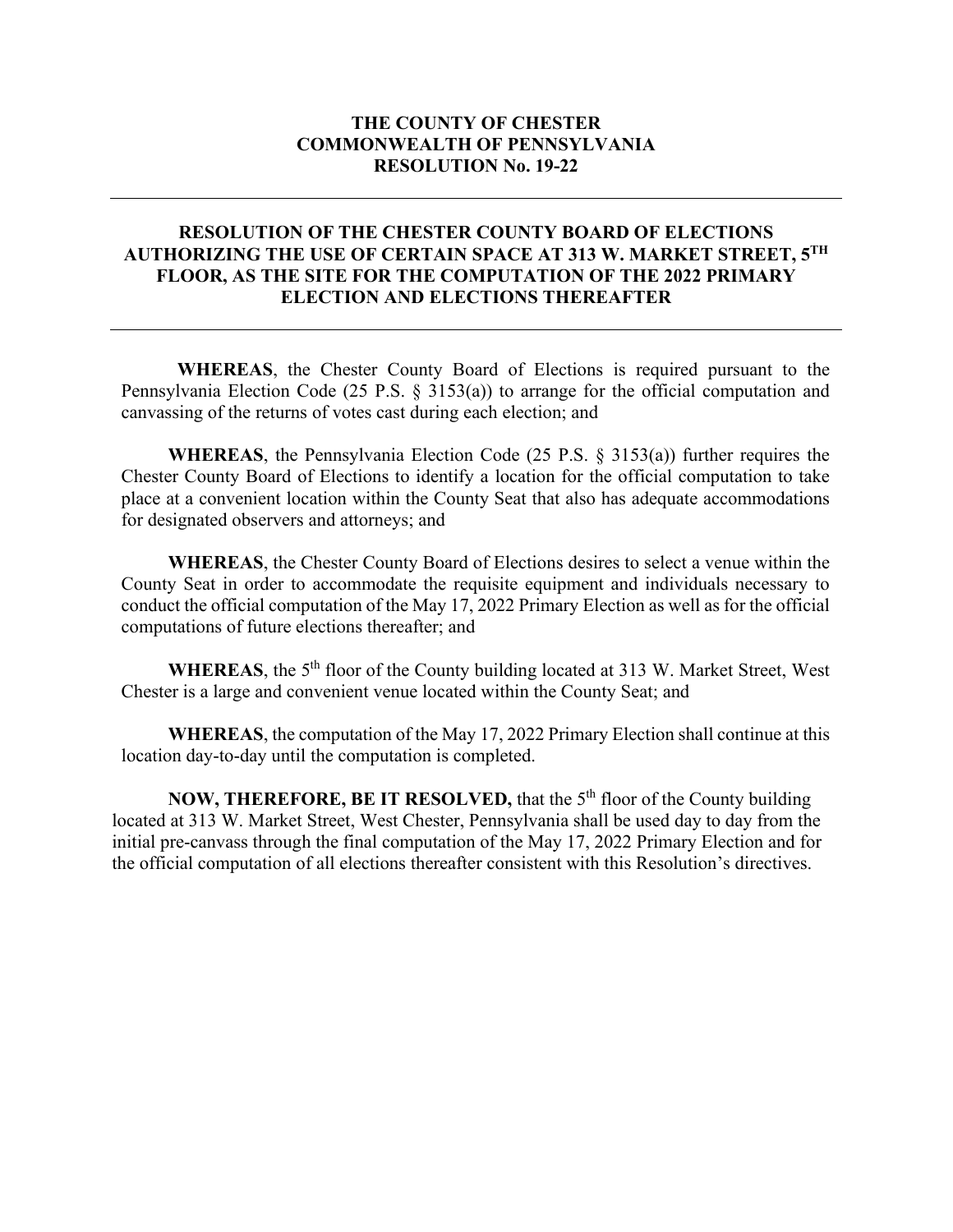**THIS RESOLUTION,** adopted this \_\_\_\_\_ day of \_\_\_\_\_\_\_\_\_\_\_\_\_\_, 2022, by the Board of Chester County Commissioners.

# **BOARD OF ELECTIONS:**

**Josh Maxwell**, Chair

**Marian D. Moskowitz**, Member

**Michelle Kichline**, Member

**ATTEST:**

**Robert J. Kagel**, Chief Clerk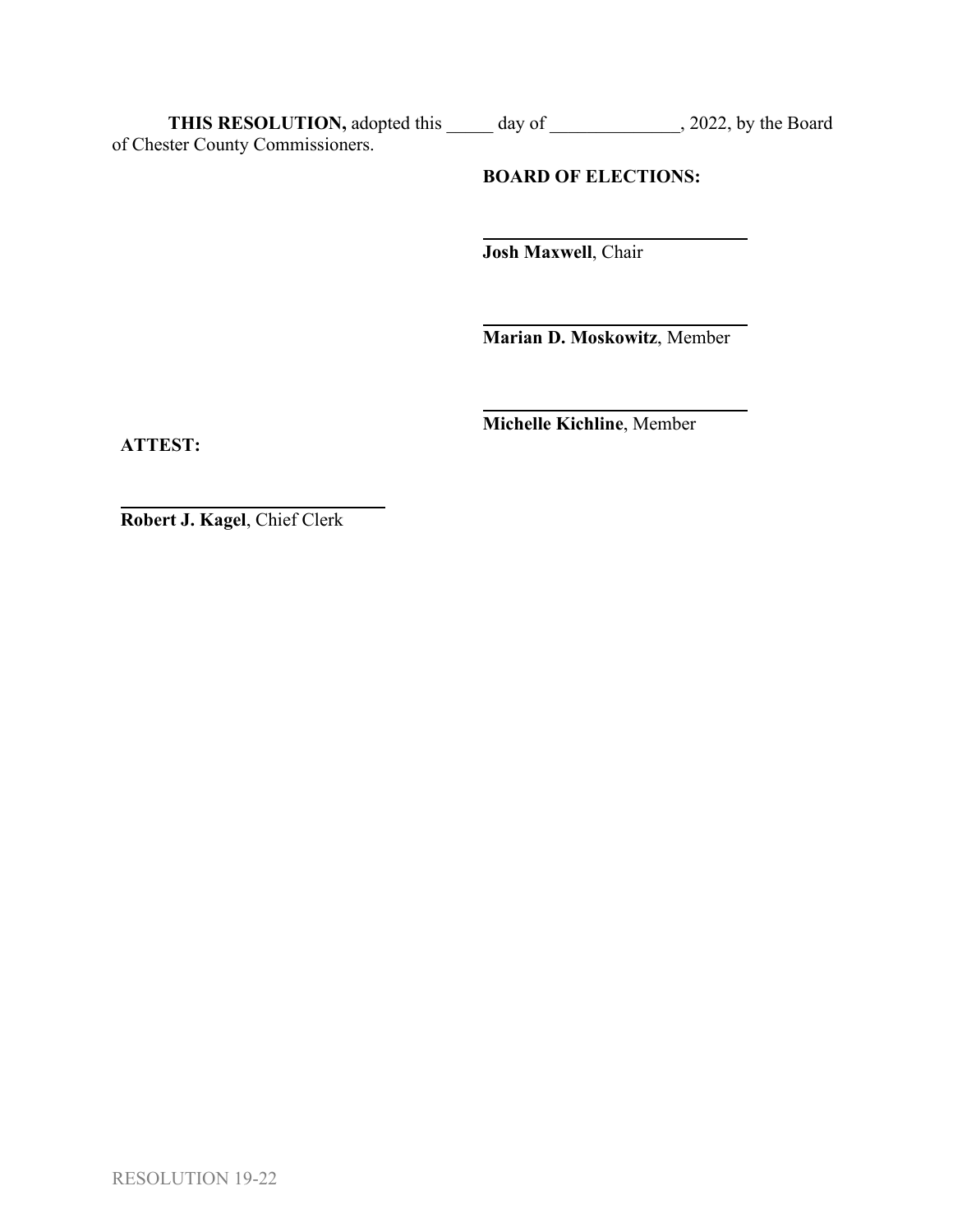#### **COUNTY OF CHESTER COMMONWEALTH OF PENNSYLVANIA RESOLUTION No. 20-22**

## **RESOLUTION OF THE CHESTER COUNTY BOARD OF ELECTIONS AUTHORIZING POLLING LOCATION CHANGES AND RATIFYING LIST OF ALL POLLING LOCATIONS FOR THE 2022 PRIMARY ELECTION**

**WHEREAS**, the Chester County Board of Elections is required to select and designate polling places within the County, pursuant to the Pennsylvania Election Code (25 P.S. § 2726, *et seq.*) prior to the May 17, 2022 Primary Election; and,

**WHEREAS**, there are multiple polling location changes for the upcoming General Election; and,

**WHEREAS**, in furtherance thereof, the Chester County Board of Elections hereby designates the following polling location changes for the May 17, 2022 Primary Election and thereafter unless changed by subsequent resolution; and,

| 35 : East Brandywine N-1 |                                                                         |  |
|--------------------------|-------------------------------------------------------------------------|--|
| From:                    | Hopewell Methodist Church, 852 Hopewell Rd., Downingtown                |  |
| To:                      | East Brandywine Baptist Church, 999 Horseshoe Pike #1335, Downingtown   |  |
| 190 : W Downingtown S    |                                                                         |  |
| From:                    | St Anthony's Italian Social Club, 259 W Church St., Downingtown         |  |
| To:                      | Downingtown Borough Hall, 4-10 W. Lancaster Ave., Downingtown           |  |
| 468: Phoenixville M-2    |                                                                         |  |
| From:                    | Civic Center, 123 S. Main St., Phoenixville                             |  |
| To:                      | First Presbyterian Church, 145 S. Main St., Phoenixville                |  |
| 764: West Whiteland 6    |                                                                         |  |
| From:                    | Devereux Kanner, Robert H. Young (Gym), 109 Devereux Cir., West Chester |  |
| To:                      | Scouting Center-PARC, 1 Scouting Way, Exton                             |  |

**WHEREAS**, the Chester County Board of Elections hereby ratifies the list of polling locations, attached as Attachment A, as the polling locations for the May 17, 2022 Primary Election and thereafter unless changed by subsequent resolution.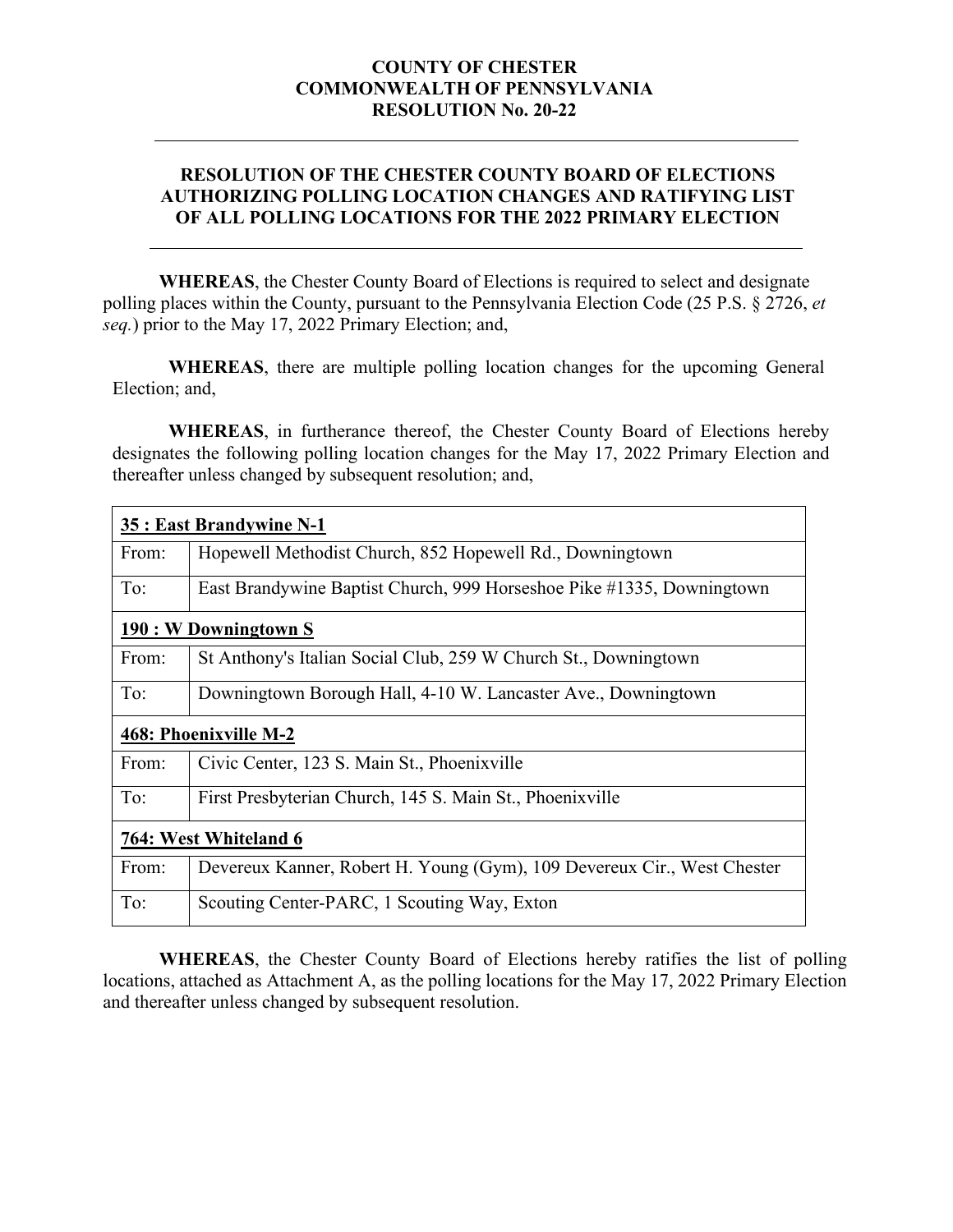# **NOW, THEREFORE, BE IT RESOLVED BY THE CHESTER COUNTY BOARD**

**OF ELECTIONS** that the above polling places changes are designated as set forth for the May 17, 2022 Primary Election and elections thereafter consistent with this Resolution's directives.

**THIS RESOLUTION,** adopted by the Chester County Board of Elections this day of  $\frac{1}{2022}$ .

#### **BOARD OF ELECTIONS:**

**Josh Maxwell**, Chair

**Marian D. Moskowitz**, Member

**Michelle Kichline**, Member

**ATTEST:**

**Robert J. Kagel**, Chief Clerk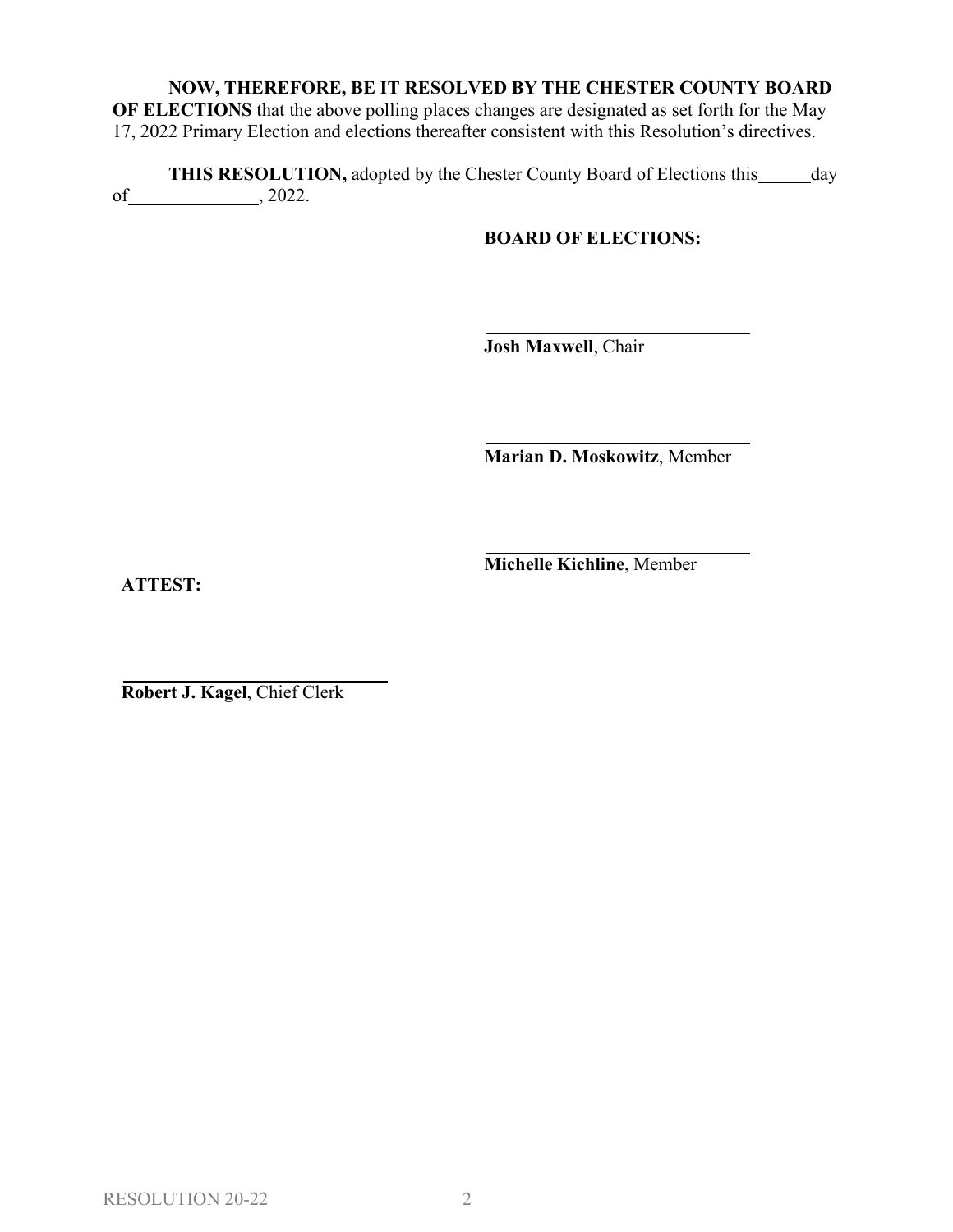| Precinct<br># | Name                     | <b>Polling Location</b>                                                        |
|---------------|--------------------------|--------------------------------------------------------------------------------|
| 005           | Atglen                   | Pennington Presbyterian Church 406 Main St., Atglen                            |
| 010           | Avondale                 | Avondale Borough Hall, 110 Pomeroy Ave., Avondale                              |
| 014           | Birmingham 1             | Twp Bldg., 1040 Street Rd., West Chester                                       |
| 015           | Birmingham 2             | Birmingham Friends Meeting, 1245 Birmingham Rd., West<br>Chester               |
| 020           | East Bradford N-1        | East Bradford Elem School, 820 Frank Rd., West Chester                         |
| 021           | East Bradford N-2        | Twp Admin Bldg, 666 Copeland School Rd., West Chester                          |
| 023           | East Bradford S-1        | Hillsdale Elem School, 725 W Market St., West Chester                          |
| 024           | East Bradford S-2        | Hillsdale Elem School, 725 W Market St., West Chester                          |
| 025           | West Bradford 1          | West Bradford Fire Hall, 1305 W Strasburg Rd., Downingtown                     |
| 030           | West Bradford 2          | West Bradford Fire Substation, 1385 Campus Dr. Downingtown                     |
| 031           | West Bradford 3          | West Bradford Elem School, Gym, 1475 Broad Run Rd.,<br>Downingtown             |
| 032           | West Bradford 4          | United Sports Training Center, 1426 Marshallton-Thorndale Rd.,<br>Downingtown  |
| 033           | West Bradford 5          | West Bradford Elem School, Gym, 1475 Broad Run Rd.,<br>Downingtown             |
| 035           | East Brandywine<br>$N-1$ | East Brandywine Baptist Church, 999 Horseshoe Pike #1335,<br>Downingtown       |
| 036           | East Brandywine<br>$N-2$ | East Brandywine Twp Bldg., 1214 Horseshoe Pike, Downingtown                    |
| 038           | East Brandywine S        | East Brandywine Baptist Church 999 Horseshoe Pike<br>Downingtown               |
| 040           | West Brandywine<br>$E-1$ | North Brandywine Middle School, 256 Reeceville Rd.,<br>Coatesville             |
| 041           | West Brandywine<br>$E-2$ | St. Peter Church, 2835 Manor Rd, Coatesville                                   |
| 043           | West Brandywine<br>W     | W Brandywine Twp Bldg, 198 Lafayette Rd, Coatesville                           |
| 045           | Caln 1                   | Municipal Bldg, 253 Municipal Dr., Thorndale                                   |
| 050           | Caln 2                   | Coatesville Area Senior High, 1445 E. Lincoln Highway,<br>Coatesville          |
| 053           | Caln 3                   | Coatesville Area School District Admin Building, 3030 Cg Zinn<br>Rd. Thorndale |
| 054           | Caln 4                   | Coatesville Area Senior High, 1445 E. Lincoln Highway,<br>Coatesville          |
| 055           | East Caln 1              | E Caln Twp Bldg., 110 Bell Tavern Rd., Downingtown                             |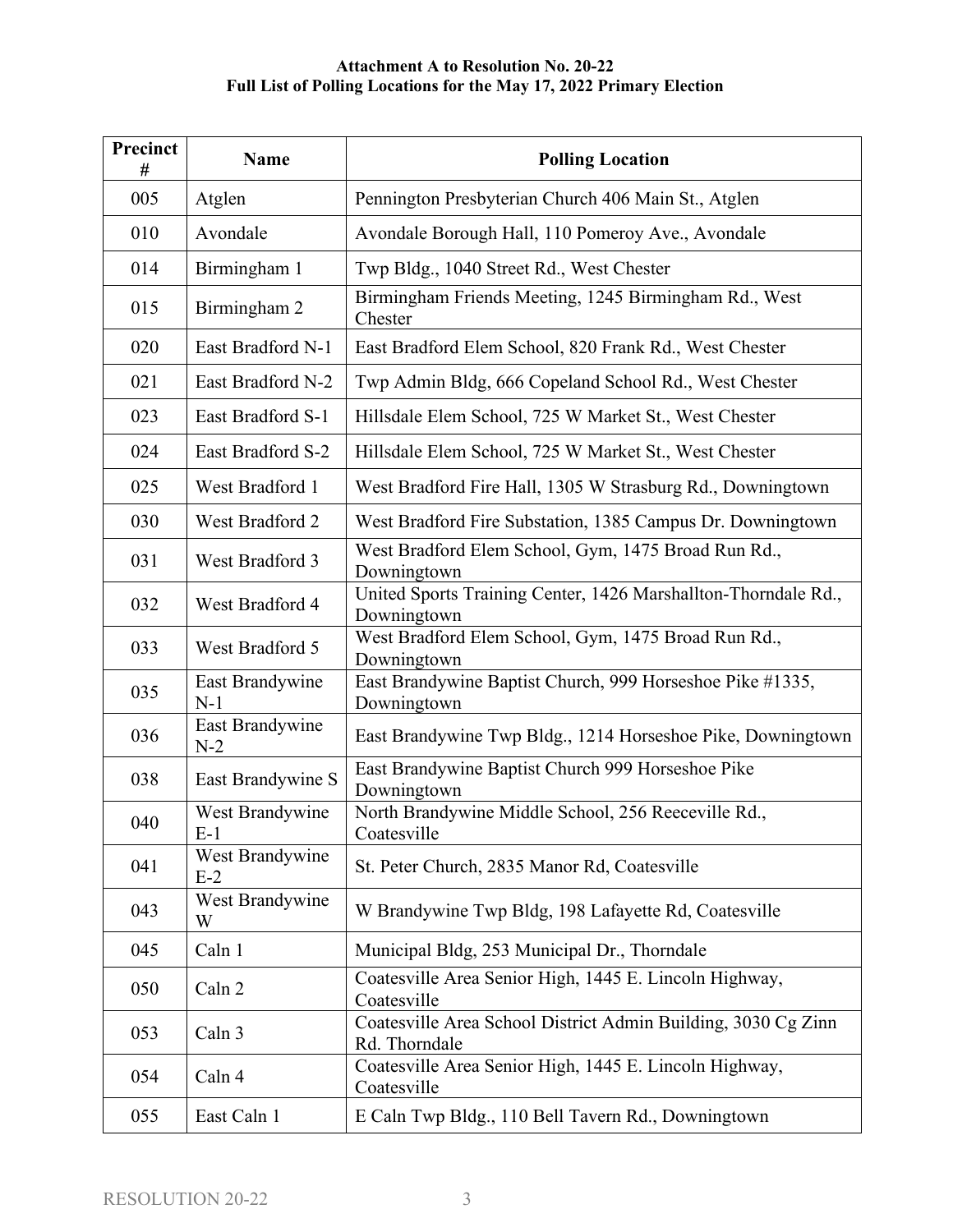| <b>Precinct</b><br># | <b>Name</b>             | <b>Polling Location</b>                                               |
|----------------------|-------------------------|-----------------------------------------------------------------------|
| 056                  | East Caln 2             | Downingtown Methodist Church, 751 E. Lancaster Ave.,<br>Downingtown   |
| 060                  | West Caln 1             | Wagontown Fire Co., 416 W Kings Hwy, Coatesville                      |
| 061                  | West Caln 2             | King's Hwy Elem School, 841 W Kings Hwy, Coatesville                  |
| 065                  | Charlestown             | Charlestown Elem School, 2060 Charlestown Rd., Malvern                |
| 070                  | Coatesville 1           | West End Fire Co. #3, 134 Strode Ave., Coatesville                    |
| 080                  | Coatesville 2           | Gordon Elementary School, 351 Kersey St., Coatesville                 |
| 090                  | Coatesville 3           | Olivet United Methodist Church, 310 E. Chestnut St., Coatesville      |
| 100                  | Coatesville 4-1         | Scott Middle School, Gymnasium, 800 Olive St., Coatesville            |
| 110                  | Coatesville 4-2         | Scott Middle School, Gymnasium, 800 Olive St., Coatesville            |
| 120                  | Coatesville 5           | Second Baptist Church, 857 Lumber St., Coatesville                    |
| 140                  | South Coatesville       | Borough Hall, 136 Modena Rd., S Coatesville                           |
| 145                  | North Coventry E        | Coventry Church Of The Brethren, 946 Keen Rd., Pottstown              |
| 150                  | North Coventry M        | Norco Fire Co, 144 W Schuylkill Rd., Pottstown                        |
| 155                  | North Coventry<br>$W-1$ | Cedarville Meth Church, 1092 Laurelwood Rd., Pottstown                |
| 156                  | North Coventry<br>$W-2$ | Temple United Methodist, 1390 Unionville Rd., Pottstown               |
| 160                  | East Coventry 1         | Ridge Fire House, 480 Ridge Rd., Spring City                          |
| 165                  | East Coventry 2         | Parkerford Baptist Church, 92 Baptist Church Rd., Spring City         |
| 170                  | South Coventry          | Owen J. Roberts Middle School, 881 Ridge Rd., Pottstown               |
| 175                  | E Downingtown E         | East Ward Elementary School, 435 Washington Ave.,<br>Downingtown      |
| 180                  | E Downingtown<br>W      | St James Episcopal Church, Common Rm, 409 E Lanc Ave.,<br>Downingtown |
| 185                  | W Downingtown<br>N      | Alert Fire Co #1, 122 W Pennsylvania Ave., Downingtown                |
| 190                  | W Downingtown<br>S      | Downingtown Borough Hall, 4 W. Lancaster Ave., Downingtown            |
| 195                  | Easttown 1              | Beaumont School, 575 Beaumont Rd., Berwyn                             |
| 198                  | Easttown 2              | Beaumont School, 575 Beaumont Rd., Berwyn                             |
| 201                  | Easttown 3              | Easttown Twp Library, 720 First Ave., Berwyn                          |
| 204                  | Easttown 4              | Devon Elem School, 400 S Fairfield Rd., Devon                         |
| 207                  | Easttown 5              | Trinity Presbyterian Church, 640 Berwyn Ave., Berwyn                  |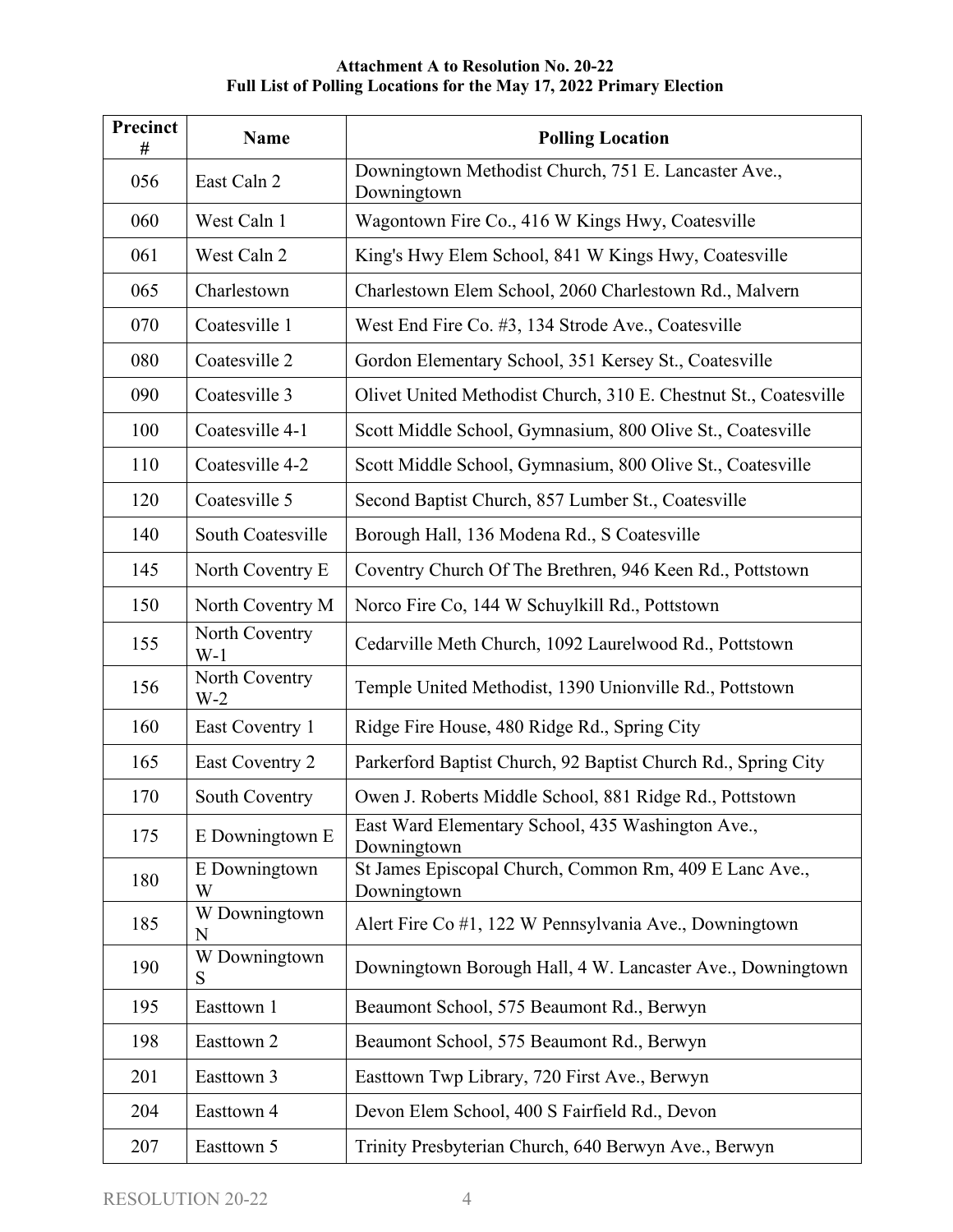| Precinct<br># | <b>Name</b>     | <b>Polling Location</b>                                                  |
|---------------|-----------------|--------------------------------------------------------------------------|
| 210           | Easttown 6      | St John's Presbyterian Church, 217 Berkley Rd., Devon                    |
| 213           | Easttown 7      | Devon Elementary School, 400 S Fairfield Rd, Devon                       |
| 215           | Elk             | Elk Township Building, 952 Chesterville Rd., Lincoln University          |
| 220           | Elverson        | Brick Lane Community Church, 52 S. Brick Ln., Elverson                   |
| 225           | E Fallowfield E | Hephzibah Baptist Church, 2237 Strasburg Rd, Coatesville                 |
| 230           | E Fallowfield W | East Fallowfield Elementary School, 2254 Strasburg Rd.,<br>Coatesville   |
| 235           | W Fallowfield   | Community Bldg, Mtg Room, 3095 Limestone Rd., Cochranville               |
| 240           | Franklin        | Cornerstone Presbyterian Church, 109 Gypsy Hill Rd.,<br>Landenberg       |
| 243           | East Goshen 1   | E Goshen Twp Bldg., 2Nd Flr, 1580 Paoli Pk, West Chester                 |
| 244           | East Goshen 2   | Goshen Baptist Church, 1451 West Chester Pike, West Chester              |
| 245           | East Goshen 3   | E Goshen Twp Bldg. 2Nd Flr, 1580 Paoli Pike, West Chester                |
| 246           | East Goshen 4   | Goshen Valley Condo, Clubhouse, 1326 West Chester Pk, West<br>Chester    |
| 247           | East Goshen 5   | Hershey's Mill Village, Clubhouse, 401 Chandler Dr. West<br>Chester      |
| 248           | East Goshen 6   | East Goshen United Church Of Christ, 1201 N Chester Rd., West<br>Chester |
| 249           | East Goshen 7   | East Goshen Elementary School, 800 N Chester Rd., West<br>Chester        |
| 250           | East Goshen 8   | Hershey's Mill Village, Community Center, 35 Hershey Dr, West<br>Chester |
| 251           | East Goshen 9   | Goshen Fire House, 1320 Park Ave., West Chester                          |
| 255           | West Goshen N-1 | Trinity Assembly Of God Church, 1022 Pottstown Pike, West<br>Chester     |
| 260           | West Goshen N-2 | Fern Hill School, 915 Lincoln Ave., West Chester                         |
| 261           | West Goshen N-3 | Weu Graduate Center, 1160 Mcdermott Drive, West Chester                  |
| 262           | West Goshen N-4 | Peirce Middle School, 1314 Burke Rd., West Chester                       |
| 265           | West Goshen M-1 | West Goshen Twp Bldg., 2Nd Floor, 1025 Paoli Pk., West<br>Chester        |
| 270           | West Goshen M-2 | East High School, 450 Ellis Lane, West Chester                           |
| 275           | West Goshen S-1 | West Chester 7Th Day Adventist Church, 826 S. High St., West<br>Chester  |
| 280           | West Goshen S-2 | Government Services Center, 601 Westtown Rd., Rm 175, West<br>Chester    |
| 285           | West Goshen S-3 | Glen Acres School, 1150 Delancy Pl, West Chester,                        |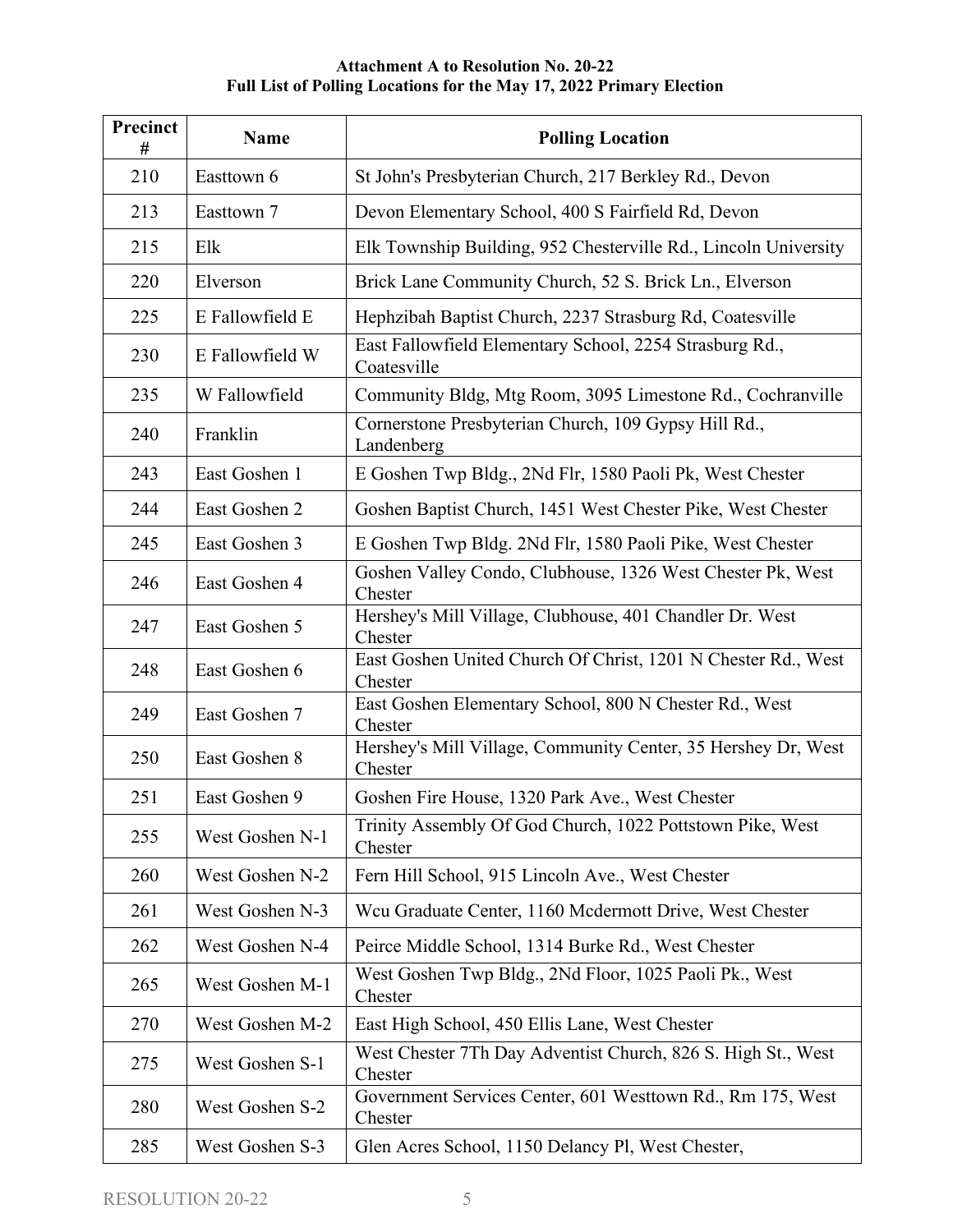| Precinct<br># | Name                   | <b>Polling Location</b>                                                  |
|---------------|------------------------|--------------------------------------------------------------------------|
| 286           | West Goshen S-4        | Government Services Center, 601 Westtown Rd., Rm 149, West<br>Chester    |
| 290           | Highland               | Highland Twp Bldg, 100 Five Point Rd., Coatesville                       |
| 295           | Honey Brook Boro       | Honey Brook Borough Hall, 71 Pequea Ave., Honey Brook                    |
| 300           | Honey Brook Twp        | Honey Brook Twp Bldg., 500 Supplee Rd, Honey Brook                       |
| 301           | Honey Brook Twp<br>2   | Tel Hai Retirement Community, 1200 Beaver Dam Rd., Honey<br><b>Brook</b> |
| 305           | Kennett Square N       | Kennett Friends Meeting, 125 W Sickle St, Kennett Square                 |
| 310           | Kennett Square S-<br>1 | Kennett Square Presbyterian Church, 211 S Broad St., Kennett<br>Square   |
| 315           | Kennett Square S-<br>2 | Mary Lang Elem School, 409 Center St., Kennett Square                    |
| 320           | Kennett Township       | Kennett Twp Bldg., 801 Burrows Rd., Chadds Ford                          |
| 325           | Kennett Township<br>2  | Episcopal Church Of The Advent, 401 N Union St., Kennett<br>Square       |
| 328           | Kennett Township<br>3  | Greenwood Elem School ,420 Greenwood Rd., Kennett Square                 |
| 329           | Kennett Township<br>4  | Greenwood Elem Sch. 420 Greenwood Rd., Kennett Square                    |
| 330           | London Britain         | West Grove Fire Co Station 32 1517 New London Rd.,<br>Landenberg         |
| 335           | Londonderry            | Londonderry Twp Bldg., 103 Daleville Rd., Cochranville                   |
| 340           | London Grove<br>Chat   | Chatham Methodist Church, 3215 Gap Newort Pk, West Grove                 |
| 345           | London Grove S         | London Grove Twp Bldg., 372 Rosehill Rd. West Grove                      |
| 350           | Malvern                | First Baptist Church Of Malvern, 146 Channing Ave., Malvern              |
| 355           | E Marlborough E        | Charles Patton Middle School, 760 Unionville Rd., Kennett<br>Square      |
| 356           | E Marlborough S        | Kennett Sq Missionary Baptist Church, 408 Bayard Rd., Kennett<br>Square  |
| 360           | E Marlborough W        | Charles Patton Middle School, 760 Unionville Rd., Kennett<br>Square      |
| 365           | West Marlborough       | W Marlborough Twp Bldg, 1300 Doe Run Rd., Coatesville                    |
| 370           | Modena                 | Modena Borough Hall, 5 Woodland Ave., Modena                             |
| 375           | <b>East Nantmeal</b>   | E Nantmeal Twp Bldg, 3383 Conestoga Rd., Glenmoore                       |
| 380           | <b>West Nantmeal</b>   | W Nantmeal Twp Bldg, 455 N Manor Rd, Elverson                            |
| 385           | New Garden North       | Bancroft Elementary School, 181 Bancroft Rd, Kennett Square              |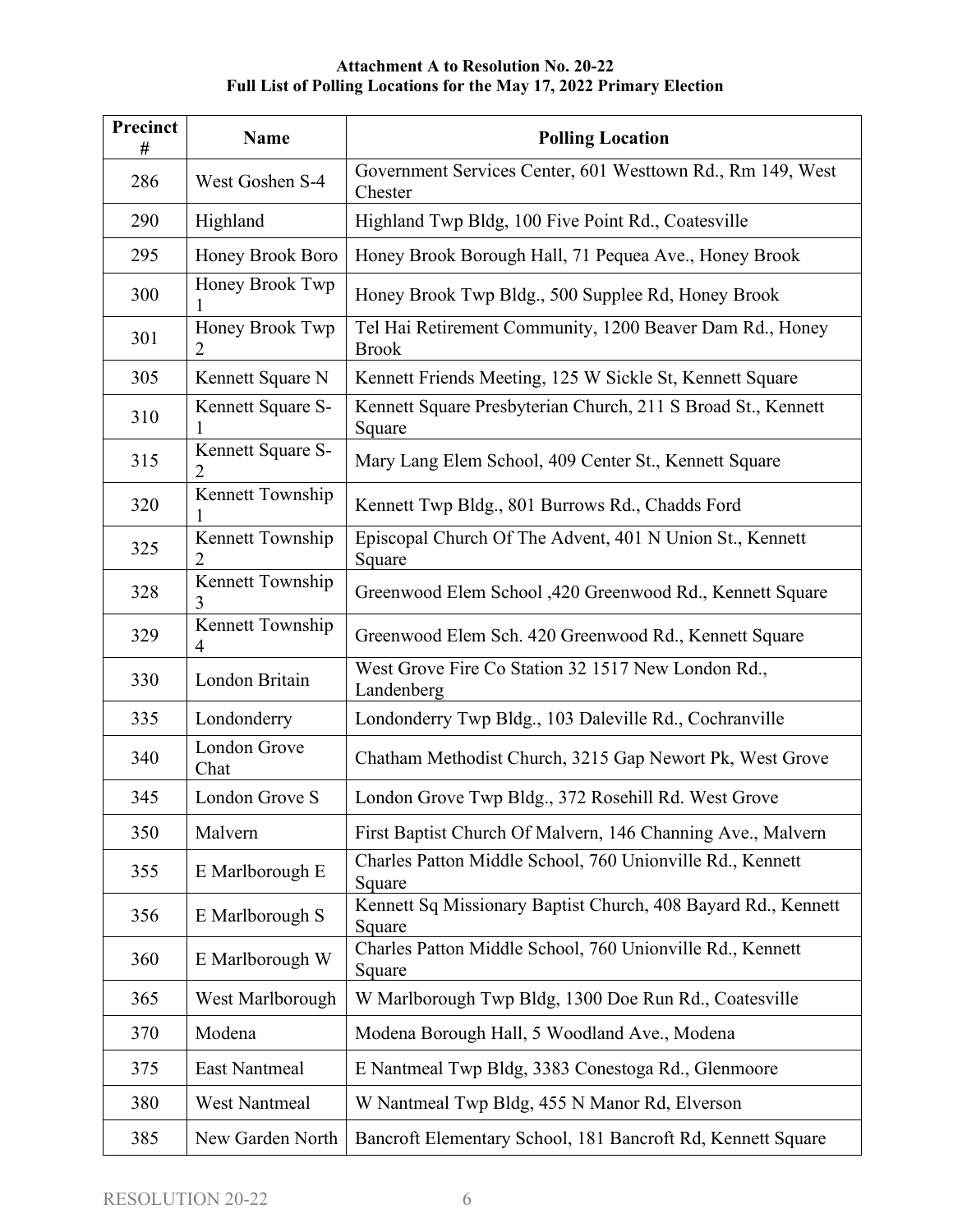| Precinct<br># | <b>Name</b>             | <b>Polling Location</b>                                                         |
|---------------|-------------------------|---------------------------------------------------------------------------------|
| 390           | New Garden So-1         | New Garden Twp Bldg, 299 Starr Rd., Landenberg                                  |
| 391           | New Garden So-2         | Kennett Middle School, 195 Sunny Dell Rd., Landenberg                           |
| 395           | New London              | Christian Life Center, 125 Saginaw Rd., New London                              |
| 400           | Newlin                  | Newlin Township Maintenance Building, 1751 Embreeville Rd.,<br>Coatesville      |
| 405           | East Nottingham<br>East | Oxford Area High School, 705 Waterway Rd., Oxford                               |
| 406           | East Nottingham<br>West | Bethany Christian School, 1137 Shadyside Road, Oxford                           |
| 410           | West Nottingham         | W Nottingham Twp Bldg., 100 Park Rd., Nottingham                                |
| 415           | Oxford East             | First Baptist Church Of Oxford, Ed Bldg, 552 Market St, Oxford                  |
| 420           | Oxford West             | Oxford Presbyterian Church, Fellowship Hall, 6 Pine St., Oxford                 |
| 425           | Lower Oxford<br>East    | Lincoln Univ., Intl Cultural Center, 1570 Baltimore Pike, Lincoln<br>University |
| 430           | Lower Oxford<br>West    | Lower Oxford Twp Bldg, 220 Township Rd., Oxford                                 |
| 435           | <b>Upper Oxford</b>     | Beulah Baptist Church, 3815 Newark Road, Oxford                                 |
| 440           | Parkesburg North        | The Point (Community Center), 700 Main St., Parkesburg                          |
| 445           | Parkesburg South        | Borough Hall, 315 W 1St Ave. Parkesburg                                         |
| 450           | Penn                    | Penn Twp Bldg, 260 Lewis Rd., West Grove                                        |
| 453           | Pennsbury N-1           | Chadds Ford Elementary School, 3 Baltimore Pike, Chadds Ford                    |
| 454           | Pennsbury N-2           | Chadds Ford Elementary School, 3 Baltimore Pike, Chadds Ford                    |
| 456           | Pennsbury S-1           | Pennsbury Twp Bldg, 702 Baltimore Pk, Chadds Ford                               |
| 457           | Pennsbury S-2           | Hillendale Elementary School, 1850 Hillendale Rd., Chadds Ford                  |
| 461           | Phoenixville N-1        | Santa Anna Italian-American Club, 442 Dayton St., Phoenixville                  |
| 462           | Phoenixville N-2        | St. Mary's Parish Center, 219 Dayton St, Phoenixville                           |
| 463           | Phoenixville N-3        | Franklin Commons, 400 Franklin Ave., Phoenixville                               |
| 467           | Phoenixville M-1        | Phoenixville Senior Center, 153 Church St., Phoenixville                        |
| 468           | Phoenixville M-2        | First Presbyterian Church, 145 S. Main St., Phoenixville                        |
| 469           | Phoenixville M-3        | Barkley Elementary School, 320 Second Ave., Phoenixville                        |
| 472           | Phoenixville E-1        | Phoenixville Public Library, 183 Second Ave., Phoenixville                      |
| 473           | Phoenixville E-2        | First Methodist Church Of Phoenixville, 865 S Main St,<br>Phoenixville          |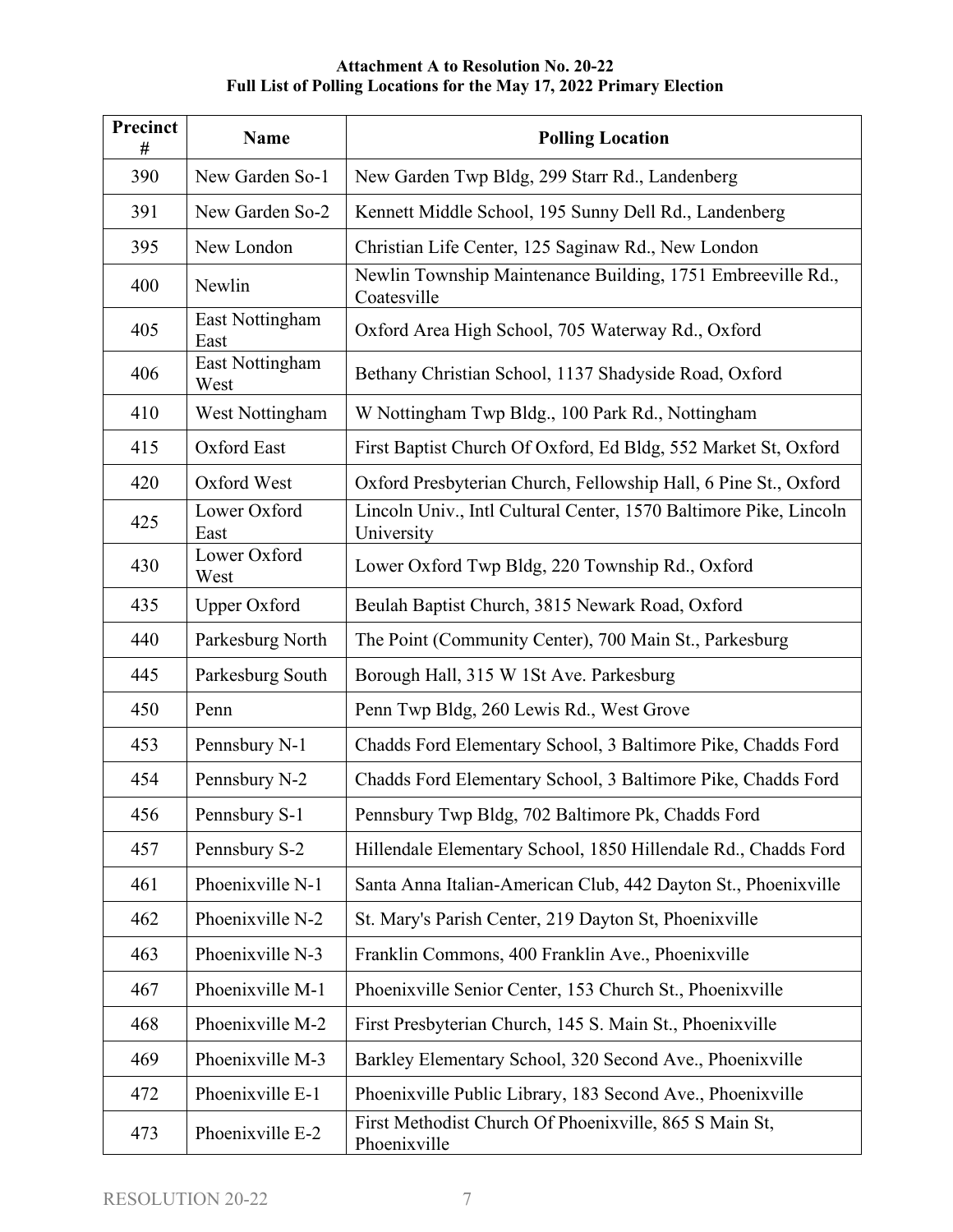| Precinct<br># | Name              | <b>Polling Location</b>                                                      |
|---------------|-------------------|------------------------------------------------------------------------------|
| 474           | Phoenixville E-3  | Phoenixville Area High School, 1200 Gay St., Phoenixville                    |
| 477           | Phoenixville W-1  | Episcopal House, Community Room, 601 Center St., Phoenixville                |
| 478           | Phoenixville W-2  | West End Fire House, 801 W Bridge St., Phoenixville                          |
| 479           | Phoenixville W-3  | Phoenixville Area High School, 1200 Gay St., Phoenixville                    |
| 515           | East Pikeland 1   | East Pikeland Elementary/Cottage 7, 1191 Hares Hill Rd.,<br>Phoenixville     |
| 520           | East Pikeland 2   | Zion Lutheran Church, 39 Bonnie Brae Rd., Spring City                        |
| 521           | East Pikeland 3   | East Pikeland Township Building, 1158 Rapps Dam Road,<br>Phoenixville        |
| 525           | West Pikeland     | West Pikeland Township Building, 1645 Art School Rd, Chester<br>Springs, Pa  |
| 530           | Pocopson          | Pocopson Elementary, 1105 Pocopson Rd. West Chester                          |
| 535           | Sadsbury North    | Sadsburyville Fire Co #1, 24 First Ave., Coatesville                         |
| 540           | Sadsbury South    | Keystone Valley Fire Dept, Pomeroy Station, 4 Belvedere Ave.,<br>Coatesville |
| 545           | West Sadsbury     | West Sadsbury Twp Bldg., 6400 N Moscow Rd., Parkesburg                       |
| 550           | Schuylkill 1      | Technical College High School, 1580 Charlestown Rd,<br>Phoenixville          |
| 555           | Schuylkill 2      | Schuylkill Elementary School, 290 S. White Horse Rd.,<br>Phoenixville        |
| 556           | Schuylkill 3      | Schuylkill Twp Bldg., 111 Valley Park Rd., Phoenixville                      |
| 558           | Schuylkill 4      | Valley Forge Volunteer Fire Co, 630 Valley Park Rd.,<br>Phoenixville         |
| 560           | Spring City 1     | Bard Complex, 201 S Main St., Spring City                                    |
| 565           | Spring City 2     | First United Church Of Christ, Mem Hall, 145 Chestnut St., Spring<br>City    |
| 570           | Spring City 3     | Spring City Free Library, 245 Broad St., Spring City                         |
| 575           | Spring City 4     | Spring City Free Library, 245 Broad St., Spring City                         |
| 580           | Thornbury 1       | Concept School, 1120 E Street Rd., West Chester                              |
| 581           | Thornbury 2       | Brandywine At Thornbury, Clubhouse, 157 Chaps Ln., West<br>Chester           |
| 585           | Tredyffrin East 1 | Our Lady Of The Assumption, Parish Hall, 35 Old Eagle School<br>Rd., Wayne   |
| 590           | Tredyffrin East 2 | New Eagle School, 507 Pugh Rd., Wayne                                        |
| 595           | Tredyffrin East 3 | New Eagle School, 507 Pugh Rd., Wayne                                        |
| 600           | Tredyffrin East 4 | New Eagle School, 507 Pugh Rd., Wayne                                        |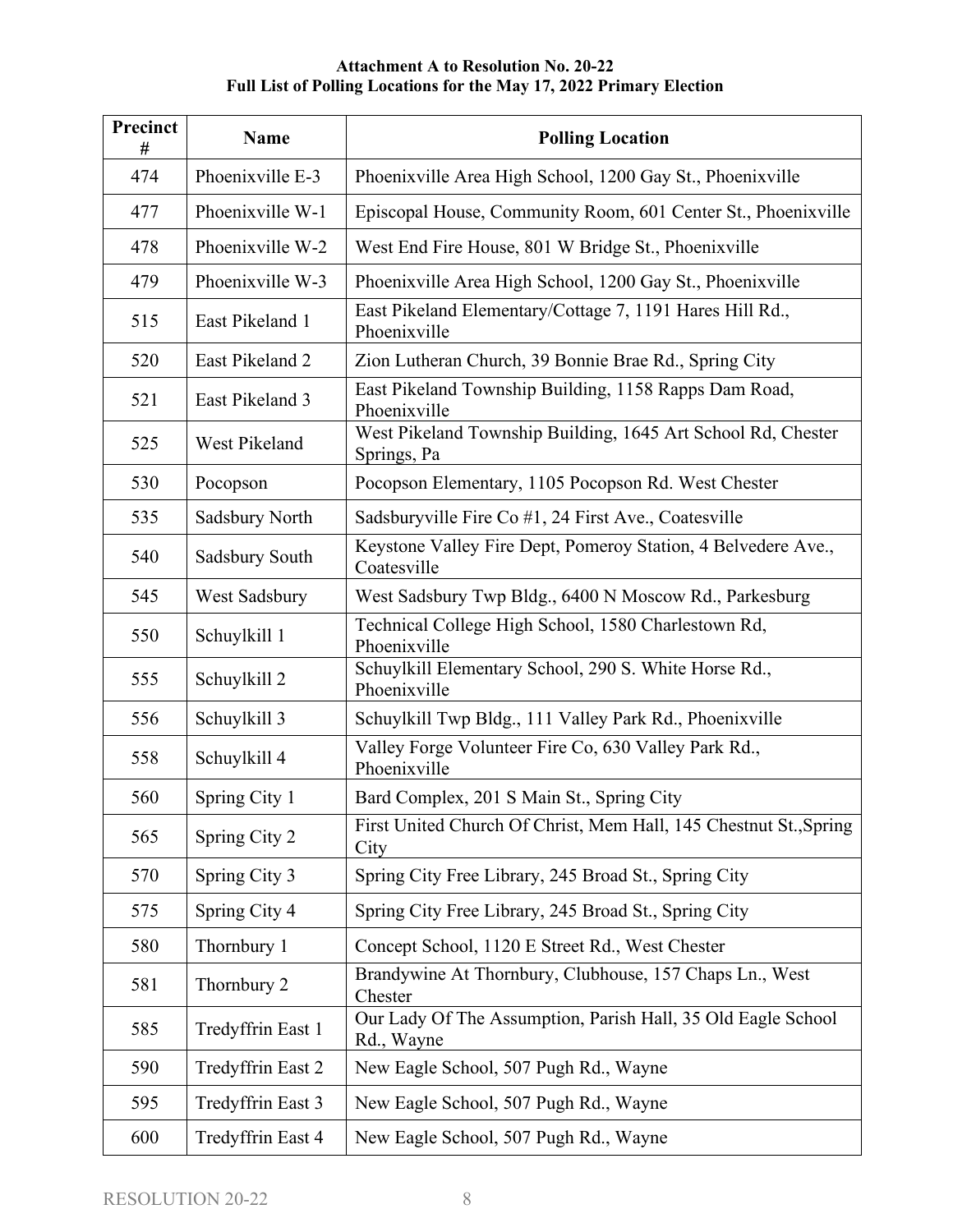| Precinct<br># | <b>Name</b>            | <b>Polling Location</b>                                                             |
|---------------|------------------------|-------------------------------------------------------------------------------------|
| 605           | Tredyffrin East 5      | Tredyffrin Public Library, 582 Upper Gulph Rd., Wayne                               |
| 614           | Tredyffrin Middle      | Conestoga Senior High School, Main Lobby, 200 Irish Rd.,<br>Berwyn                  |
| 615           | Tredyffrin Middle<br>2 | Baptist Church In The Great Valley, Sunday Sch Rm, 945 N<br>Valley Forge Rd., Devon |
| 616           | Tredyffrin Middle<br>3 | Valley Forge Elementary, 99 Walker Rd., Wayne                                       |
| 617           | Tredyffrin Middle<br>4 | Valley Forge Elementary, 99 Walker Road, Wayne                                      |
| 618           | Tredyffrin Middle<br>5 | Tredyffrin Easttown Middle School, 90 Howellville Rd., Berwyn                       |
| 619           | Tredyffrin Middle<br>6 | Valley Forge Middle School, 105 W Walker Rd., Devon                                 |
| 620           | Tredyffrin Middle<br>7 | Conestoga Senior High School, 200 Irish Rd., Berwyn                                 |
| 630           | Tredyffrin West 1      | United Methodist Church Of Paoli, Ed Bldg., 81 Devon Rd., Paoli                     |
| 635           | Tredyffrin West 2      | Hillside Elementary School, 507 Howellville Rd., Berwyn                             |
| 640           | Tredyffrin West 3      | Tredyffrin/Easttown Middle School, 801 Conestoga Rd., Berwyn                        |
| 645           | Tredyffrin West 4      | Conestoga High School, Lobby Of Rittenmeyer Gym, 200 Irish<br>Rd., Berwyn           |
| 647           | Tredyffrin West 5      | Tredyffrin Township Bldg., 1100 Duportail Rd., Berwyn                               |
| 653           | Uwchlan 1              | Uwchlan Twp Bldg., 715 N Ship Rd., Exton                                            |
| 654           | Uwchlan 2              | Calvary Fellowship Church, 95 W Devon Dr., Downingtown                              |
| 655           | Uwchlan 3              | Lionville Middle School, 550 W Uwchlan Ave., Exton                                  |
| 656           | Uwchlan 4              | Lionville Middle School, 550 W Uwchlan Ave., Exton                                  |
| 657           | Uwchlan 5              | Rhonda Homeowner Assoc, 525 Carmarthen Dr., Exton                                   |
| 658           | Uwchlan 6              | Shamona Creek Elem. School, 501 Dorlan Mill Road,<br>Downingtown                    |
| 659           | Uwchlan 7              | Uwchlan Hills Elementary, 50 Peck Rd., Downingtown                                  |
| 660           | Uwchlan 8              | Uwchlan Hills Elementary, 50 Peck Rd., Downingtown                                  |
| 661           | Uwchlan 9              | St Paul'S United Church Of Christ, 101 Worthington Rd., Exton                       |
| 665           | Upper Uwchlan 1        | Pickering Valley Elem School, 121 Byers Rd., Chester Springs                        |
| 666           | Upper Uwchlan 2        | Pickering Valley Elem School, 121 Byers Rd., Chester Springs                        |
| 667           | Upper Uwchlan 3        | The Vineyard Church, 614 Fellowship Rd., Chester Springs                            |
| 670           | Valley North 1         | Valley Baptist Church, 200 Airport Rd., Coatesville                                 |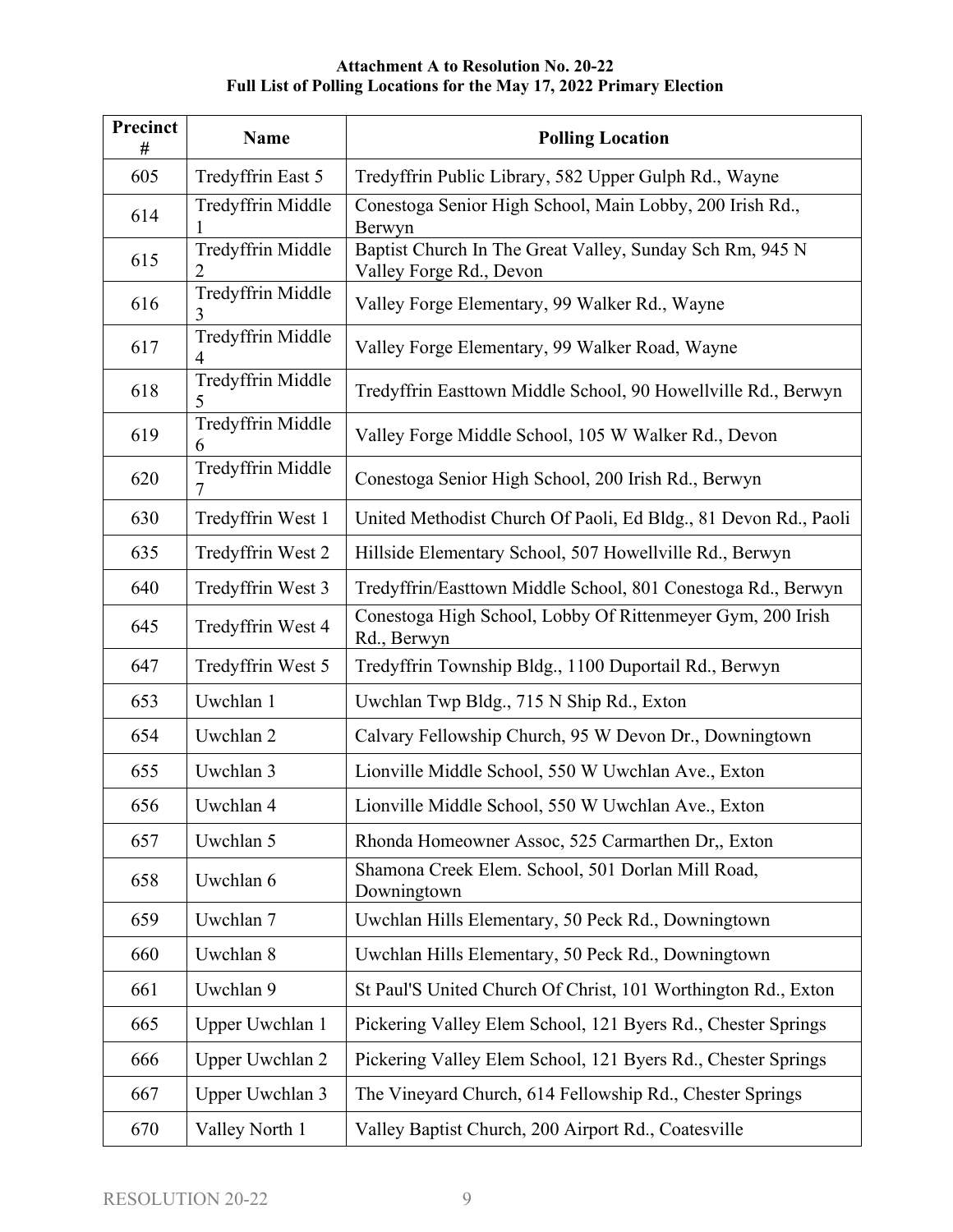| Precinct<br># | Name                | <b>Polling Location</b>                                                         |
|---------------|---------------------|---------------------------------------------------------------------------------|
| 671           | Valley North 2      | James J Terry Funeral Home, 1060 W. Lincoln Hwy., Coatesville                   |
| 672           | Valley North 3      | Rainbow Elem School, 1113 W Lincoln Highway, Coatesville                        |
| 675           | Valley South        | Westwood Fire Company, 1403 Valley Rd Coatesville                               |
| 680           | East Vincent 1      | Spring City Fellowship Church, 540 Glass Ave., Spring City                      |
| 681           | East Vincent 2      | Spring City Elementary School, 190 S Wall St, Spring City                       |
| 682           | East Vincent 3      | East Vincent Township Building, 262 Ridge Rd, Spring City                       |
| 683           | East Vincent 4      | Grace Assembly Of God, 1271 W Bridge St, Spring City                            |
| 690           | West Vincent 1      | W Vincent Twp Bldg., 729 St Matthews Rd., Chester Springs                       |
| 693           | West Vincent 2      | Ludwigs Corner Fire Company, 1325 Pottstown Pike, Glenmoore                     |
| 695           | Wallace             | Springton Manor Elem School, 400 Fairview Rd., Glenmoore                        |
| 700           | <b>Warwick East</b> | St Peter United Church Of Christ, 1920 Ridge Rd., Pottstown                     |
| 705           | Warwick West        | Warwick Twp Bldg., 2500 Ridge Rd., Elverson                                     |
| 710           | West Grove 1        | West Grove Borough Hall, 117 Rosehill Ave., West Grove                          |
| 715           | West Grove 2        | Avongrove Library, 117 Rosehill Ave., West Grove                                |
| 720           | Westtown 1          | Westtown Twp. Bldg., 1039 Wilmington Pk., West Chester                          |
| 725           | Westtown 2          | The Cabin, Westtown School, 101 E. School Ln., West Chester                     |
| 730           | Westtown 3          | Westtown-Thornbury School 750 Westbourne Rd. West Chester                       |
| 733           | Westtown 4          | Penn Wood School, 1470 Johnny'S Way, West Chester                               |
| 734           | Westtown 5          | Sarah Starkweather Elem School, 1050 Wilmington Pike, West<br>Chester           |
| 735           | East Whiteland 1    | GVSD Admin Building, 47 Church Rd., Malvern                                     |
| 740           | East Whiteland 2    | Great Valley School District Administration Building, 47 Church<br>Rd., Malvern |
| 745           | East Whiteland 3    | Covenant Community Life Center, 384 E Lancaster Ave, Malvern                    |
| 750           | East Whiteland 4    | E Whiteland Twp Bldg., 209 Conestoga Rd., Frazer                                |
| 752           | East Whiteland 5    | E Whiteland Twp Bldg., 209 Conestoga Rd., Frazer                                |
| 754           | East Whiteland 6    | Peoples Light & Theatre Co., 39 Conestoga Rd., Malvern                          |
| 759           | West Whiteland 1    | Weston Solutions, Tech Bldg Two, Training Rm, 1402 Weston<br>Way, West Chester  |
| 760           | West Whiteland 2    | Exton Station, Clubhouse, 200 S Pullman Dr., Exton                              |
| 761           | West Whiteland 3    | Devereux Kanner, Robert H. Young (Gym), 109 Devereux Circle,<br>West Chester    |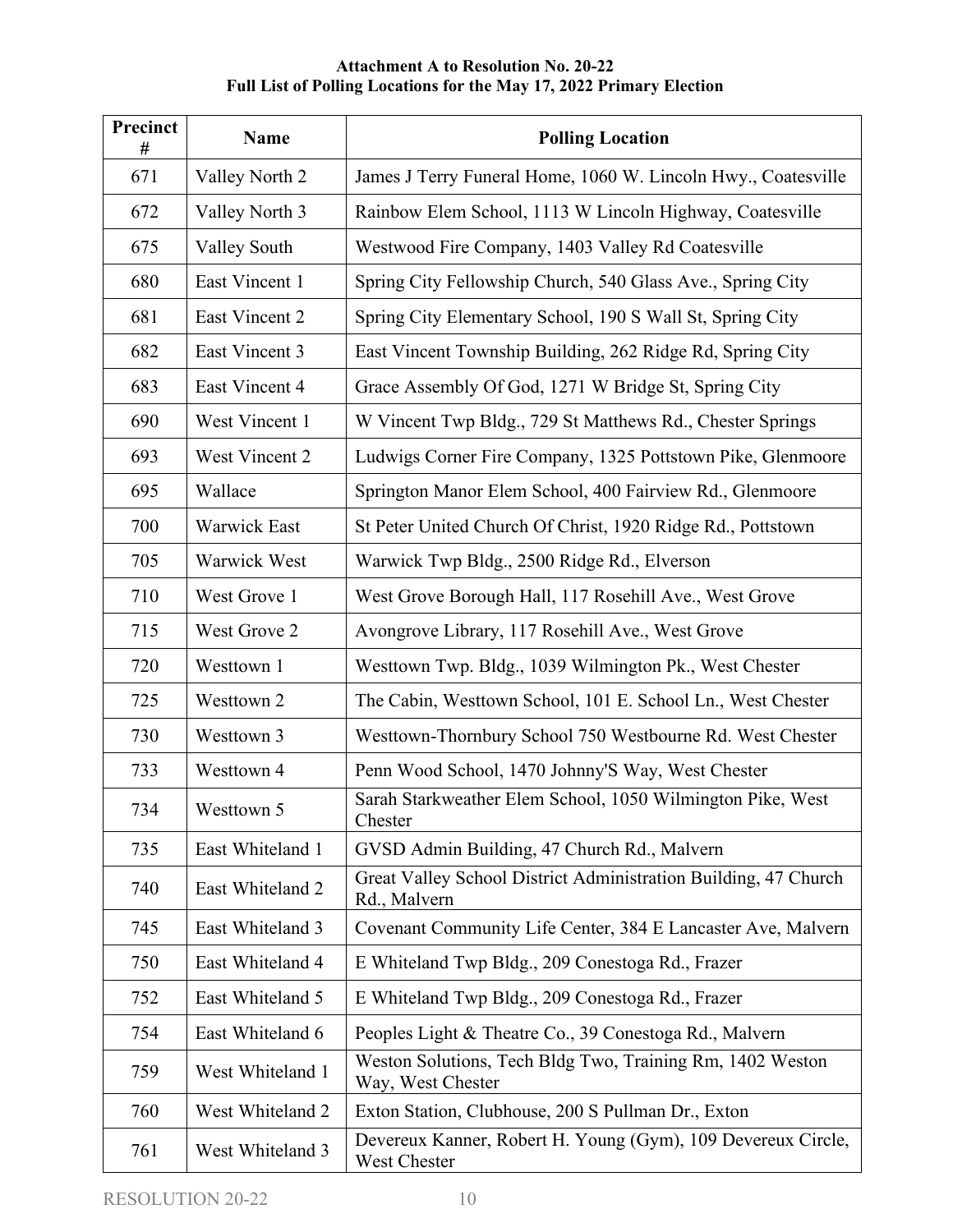| Precinct<br># | <b>Name</b>                  | <b>Polling Location</b>                                                       |
|---------------|------------------------------|-------------------------------------------------------------------------------|
| 762           | West Whiteland 4             | West Whiteland Township Building, 101 Commerce Drive, Exton                   |
| 763           | West Whiteland 5             | Grove United Methodist Church, 490 W. Boot Rd., West Chester                  |
| 764           | West Whiteland 6             | Scouting Center-PARC, 1 Scouting Way, Exton                                   |
| 765           | West Whiteland 7             | W Whiteland Township Building., 101 Commerce Dr., Exton                       |
| 770           | <b>Willistown North</b>      | Sugartown Elementary School, 611 Sugartown Rd., Malvern                       |
| 775           | <b>Willistown North</b><br>2 | Sugartown Elementary School, 611 Sugartown Rd., Malvern                       |
| 780           | Willistown North<br>3        | General Wayne Elementary School, 20 Devon Rd., Malvern                        |
| 785           | Willistown North<br>4        | Church Of The Good Samaritan, 212 W Lancaster Ave., Paoli                     |
| 790           | Willistown North<br>5        | General Wayne Elementary School, 20 Devon Rd., Malvern                        |
| 795           | Willistown North<br>6        | Sugartown Elementary School, 611 Sugartown Rd., Malvern                       |
| 800           | Willistown South             | Sugartown Elementary School, 611 Sugartown Rd., Malvern                       |
| 805           | Willistown South<br>2        | Willistown Friends Meeting House, 7069 Goshen Rd., Newtown<br>Square          |
| 806           | Willistown South<br>3        | Willistown United Methodist Church, 6051 West Chester Pike,<br>Newtown Square |
| 810           | West Chester 1               | Mary Taylor House, Community Rm 1st Floor, 326 N Walnut St.,<br>West Chester  |
| 820           | West Chester 2 E             | Melton Community Center, 501 E Miner St., West Chester                        |
| 825           | West Chester 2 W             | West Chester Municipal Building, 401 E Gay St., West Chester                  |
| 835           | West Chester 3               | Iron Works Church, 312 West Union Street, West Chester                        |
| 842           | West Chester 4               | West Chester Borough Garage, 205 Lacey St., West Chester                      |
| 846           | West Chester 5               | Student Rec Center Studio A, 275 N. Campus Dr, West Chester                   |
| 850           | West Chester 6               | 1St Presbyterian Church, 130 W Miner St., West Chester                        |
| 860           | West Chester 7               | West Chester Library, 415 N Church St., West Chester                          |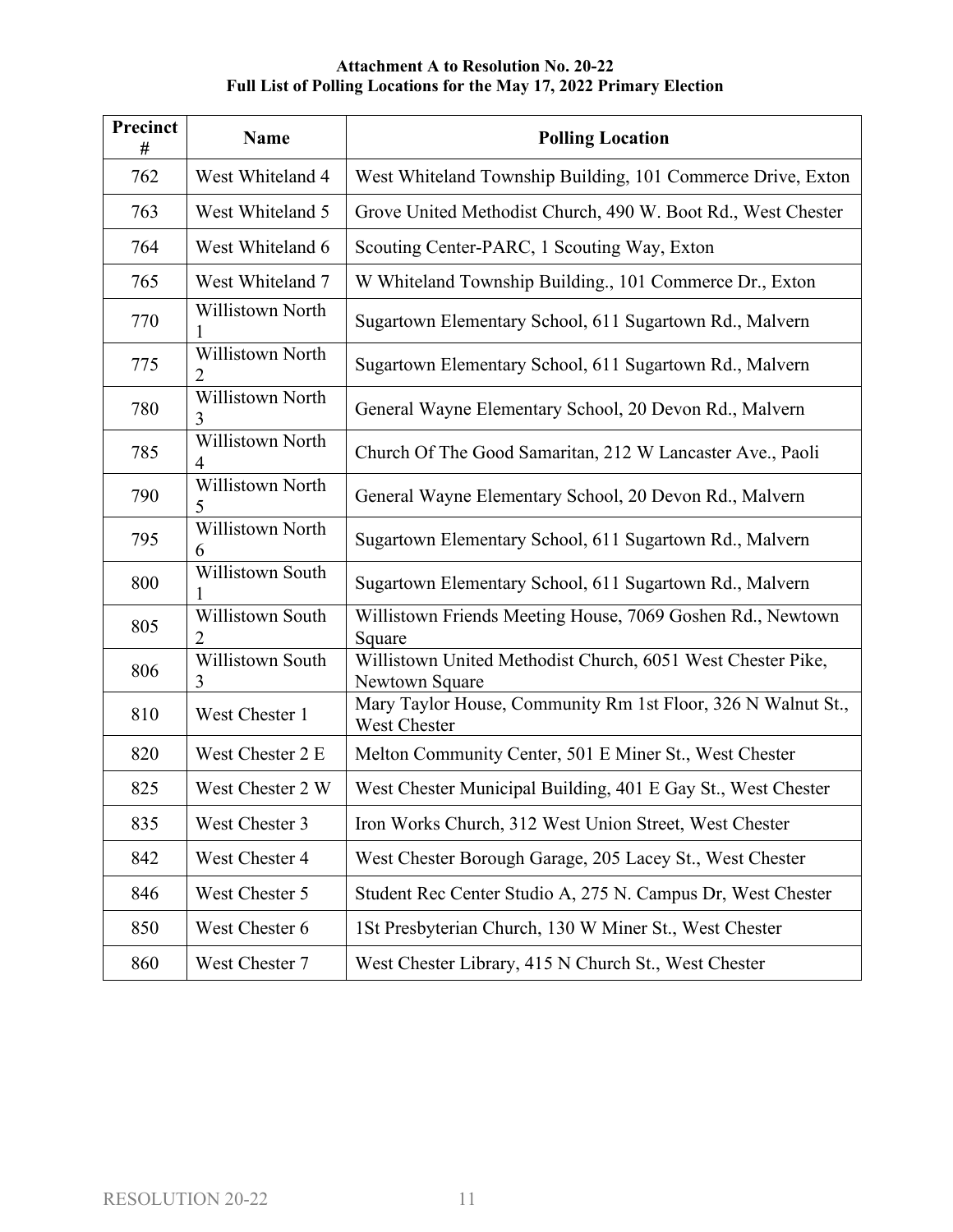#### **COUNTY OF CHESTER COMMONWEALTH OF PENNSYLVANIA RESOLUTION No**. **21-22**

#### **RESOLUTION OF THE CHESTER COUNTY BOARD OF ELECTIONS APPOINTING AND AUTHORIZING CERTAIN INDIVIDUALS TO ACT AS MEMBERS OF THE RETURN BOARD TO ASSIST IN THE COMPUTATION FOR THE 2022 PRIMARY ELECTION**

**WHEREAS**, the Chester County Board of Elections is required pursuant to the Pennsylvania Election Code (25 P.S. § 3154) to publicly commence the computation and canvassing of the returns of votes cast during the May 17, 2022 Primary Election; and

**WHEREAS**, the Pennsylvania Election Code (25 P.S. § 2642(d)) enables the Chester County Board of Elections to appoint staff to assist in completing its responsibilities; and

**WHEREAS**, the Chester County Board of Elections recognizes that it is necessary to appoint individuals to work as members of the Return Board. Those individuals shall be permitted to work interchangeably on the Computation Board and Provisional Board to assist in computing and reconciling the votes from the May 17, 2022 Primary Election; and

**WHEREAS**, the Chester County Board of Elections appoints the list of individuals identified on Attachment "A" attached hereto, to assist in the final computation and tabulation of the May 17, 2022 Primary Election by acting as members of both the "Computation Board" and "Provisional Board" day to day until the computation is completed.

**NOW, THEREFORE, BE IT RESOLVED BY THE CHESTER COUNTY BOARD OF ELECTIONS** that the attached lists of individuals are appointed to work as members of the Return Board to assist in the Computation of the May 17, 2022 Primary Election consistent with this Resolution's directives.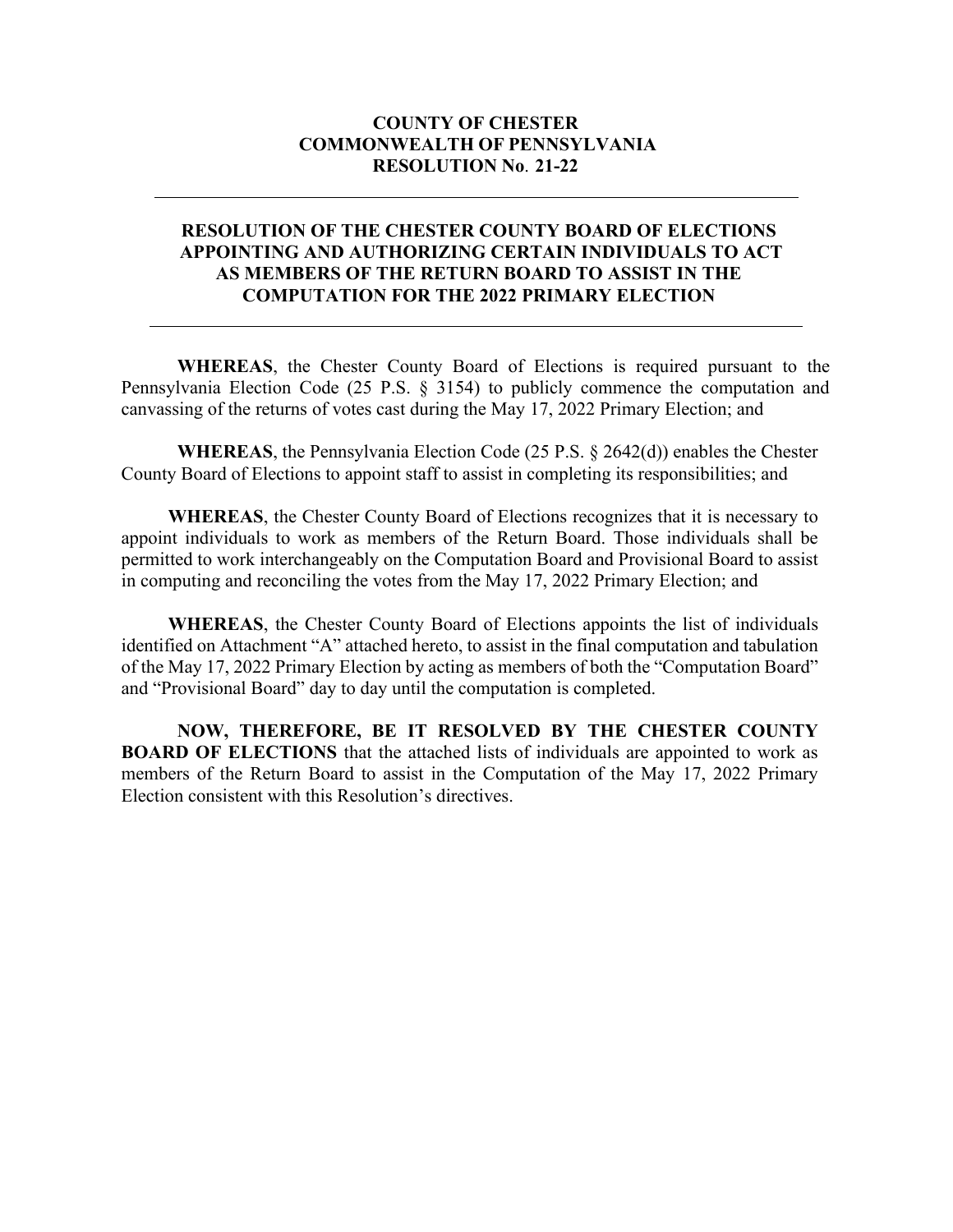**THIS RESOLUTION,** adopted by the Chester County Board of Elections this \_\_\_\_\_\_ day of \_\_\_\_\_\_\_\_\_\_\_, 2022.

**BOARD OF ELECTIONS:**

**Josh Maxwell**, Chair

**Marian D. Moskowitz**, Member

**Michelle Kichline**, Member

**ATTEST:**

**Robert J. Kagel**, Chief Clerk